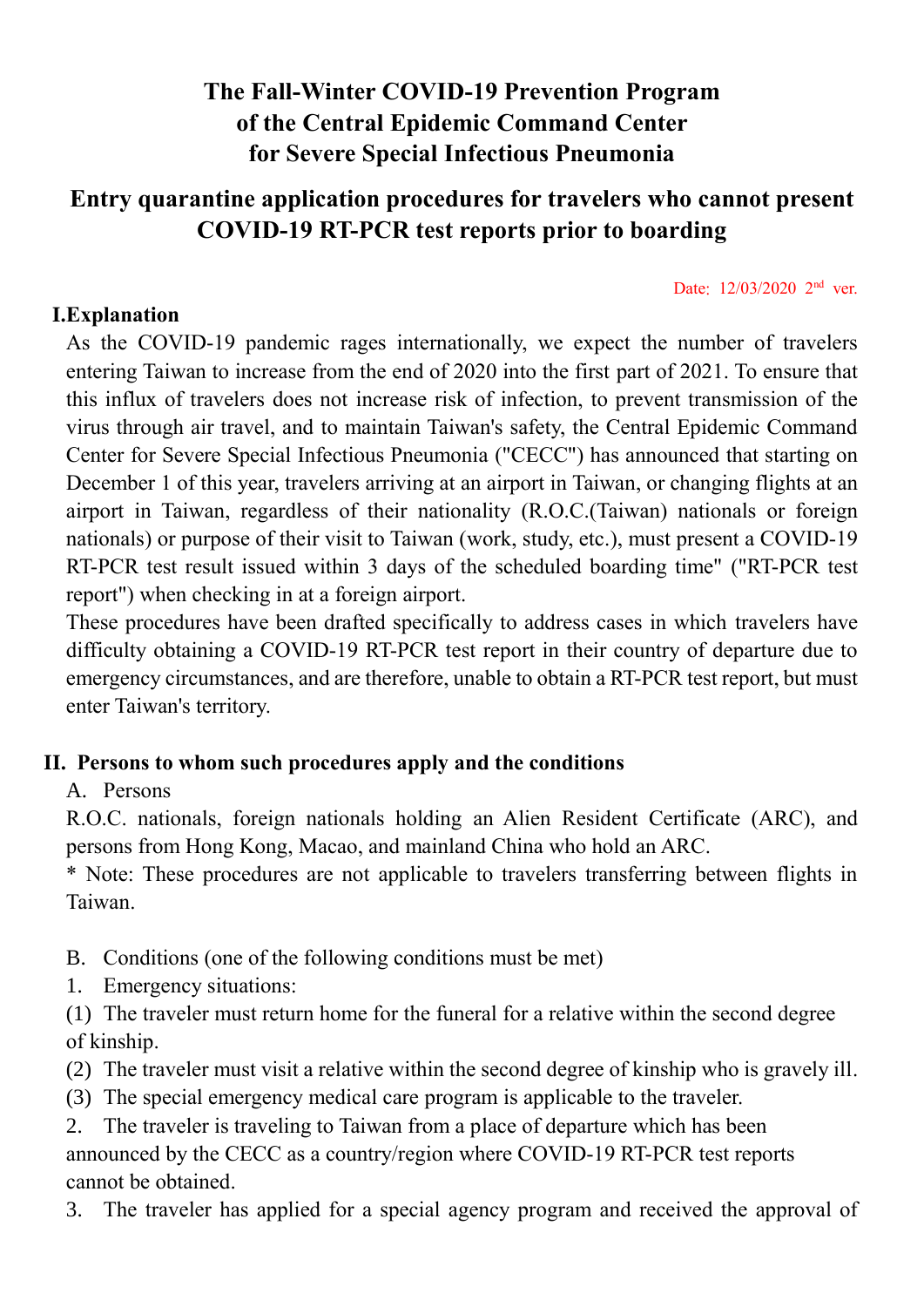CECC: the traveler must apply such program for necessary and short-term official business or business affairs, and must take preventive measures while overseas.

4. Other persons announced by the CECC:

(1) Travelers who have departed from Taiwan and returned within 3 days.

(2) Infants and children aged 0-6 years old (under 7 years old).

- (3) Travelers who provide an overdue RT-PCR test report due to a flight cancellation.
- (4) Persons who accompany travelers in emergency situations.

## **III.Application procedures**

# **A. Required documents**

1. The traveler must personally sign an "Entry quarantine affidavit for a traveler who is unable to present a COVID-19 RT-PCR test report prior to boarding" ("Affidavit," Attachment 1).

2. Emergency situations: the traveler must attach document verifying the death of a relative within the second degree of kinship, notice of critical illness, or certificate of diagnosis, etc.

3. Persons approved under an agency program: the traveler must attach a verifying information such as a letter of approval.

- 4. Other persons announced by the CECC:
- (1) Travelers who have departed from Taiwan and returned within 3 days must attach verifying information, such as the exit record/date on the inside page of the passport or the ticket stub of an exit ticket from Taiwan (those who use e-Gates services without having an exit record on their passport).
- (2) Infants and children aged 0-6 years old (under 7 years old): the passport of an infant or child under 7 years old or other documents verifying the date of birth must be provided.
- (3) Travelers who provide an overdue RT-PCR test report due to a flight cancellation must attach the original flight ticket information and the original test report.
- (4) Persons who accompany travelers in emergency situations must attach the Affidavit of those in emergency situations and other verifying information.

## **B. Application and entry quarantine procedures** (Attachment 2)

## Prior to boarding

1. The traveler must contact the airline he or she plans to fly with at least 3 days prior to boarding to explain that he or she will be unable to present a RT-PCR test report for some legitimate reason, and obtain the airline's consent.

2. The traveler must arrive at the airport on time to check in in accordance with the scheduled flight arranged by the airline.

#### Check in/boarding

1. The traveler must proactively present the original Affidavit and verifying information when checking in with the airline at the place of departure.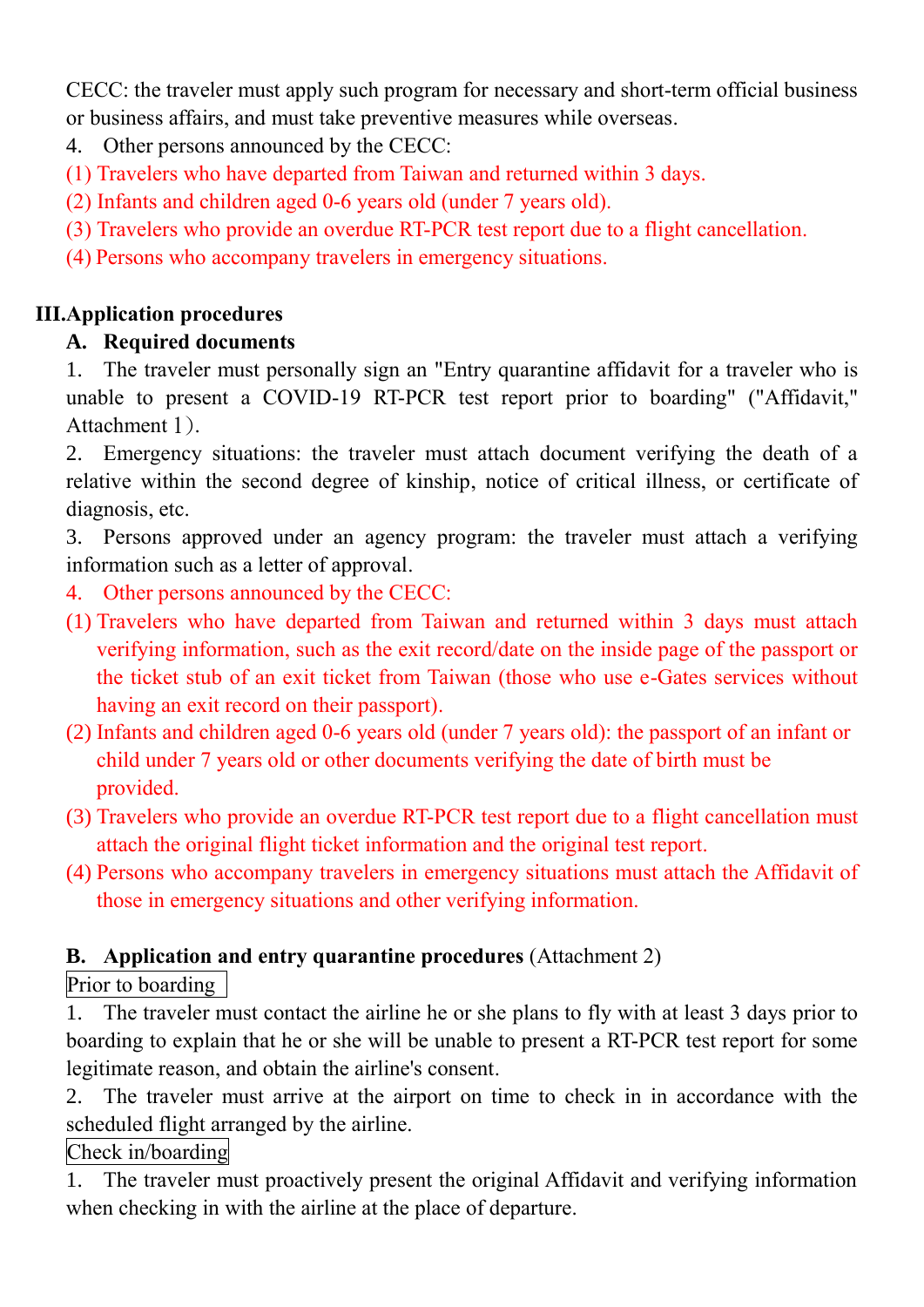2. When using a cell phone to complete the online application via the Quarantine System for Entry, "No" must be checked in the "In possession of a COVID-19 test report issued within 3 days prior to boarding?" field on the system.

# In flight

1. The traveler must sit in the seat arranged by the airline (may not change the seat without authorization); the seat must be separate from that of other passengers as much as possible. The traveler must use the toilet designated by the airline.

2. The traveler must wear a face mask throughout the flight; must maintain social distancing; may not chat with others; and must comply with aircraft disease prevention regulations.

## After arrival in Taiwan

1. The traveler must proactively go to the quarantine station of the Taiwan Centers for Disease Control (Taiwan CDC) at the port/airport of arrival, Ministry of Health and Welfare, present his or her health declaration receipt on his or her cell phone, and submit the original Affidavit and verifying information.

2. After assessment by quarantine officers, if the traveler is suspected of having COVID-19 symptoms, he or she must comply with Taiwan's entry quarantine measures; if a traveler is not suspected of having COVID-19 symptoms, except persons who have received approval under an agency program who must comply with the requirements of that agency program, the traveler must undergo testing at his or her own expense as directed by quarantine officers.

3. When a traveler has arrived in Taiwan and undergoes entry inspection, quarantine officers or immigration officers will, when necessary, check whether the traveler has a RT-PCR test report, and the quarantine officers shall take appropriate action if the traveler is found to have violated requirements.

## **IV.Other instructions**

A. The list of "Countries where COVID-19 RT-PCR test reports cannot be obtained" shall be regularly announced and updated by the CECC; the list may be viewed on Taiwan CDC's website (https://www.cdc.gov.tw/). Travelers may contact the R.O.C. representative office in the country where they are located for further information concerning visa application and entry control measures, or may browse the information on the Ministry of Foreign Affairs' website (https: //www.mofa.gov.tw/).

B. Travelers must truthfully fill out and submit the forms required by these application procedures; if any information is untruthful, or an traveler refuses, or evades or obstructs to abide by the requirements, such persons may be fined from NT\$10,000 to NT\$150,000 in accordance with Articles 58 and 69 of the Communicable Disease Control Act; if a case involves criminal liability, the case shall be turned over for criminal investigation.

**C.** Travelers who fail to present a RT-PCR test report when required to do so, or when the